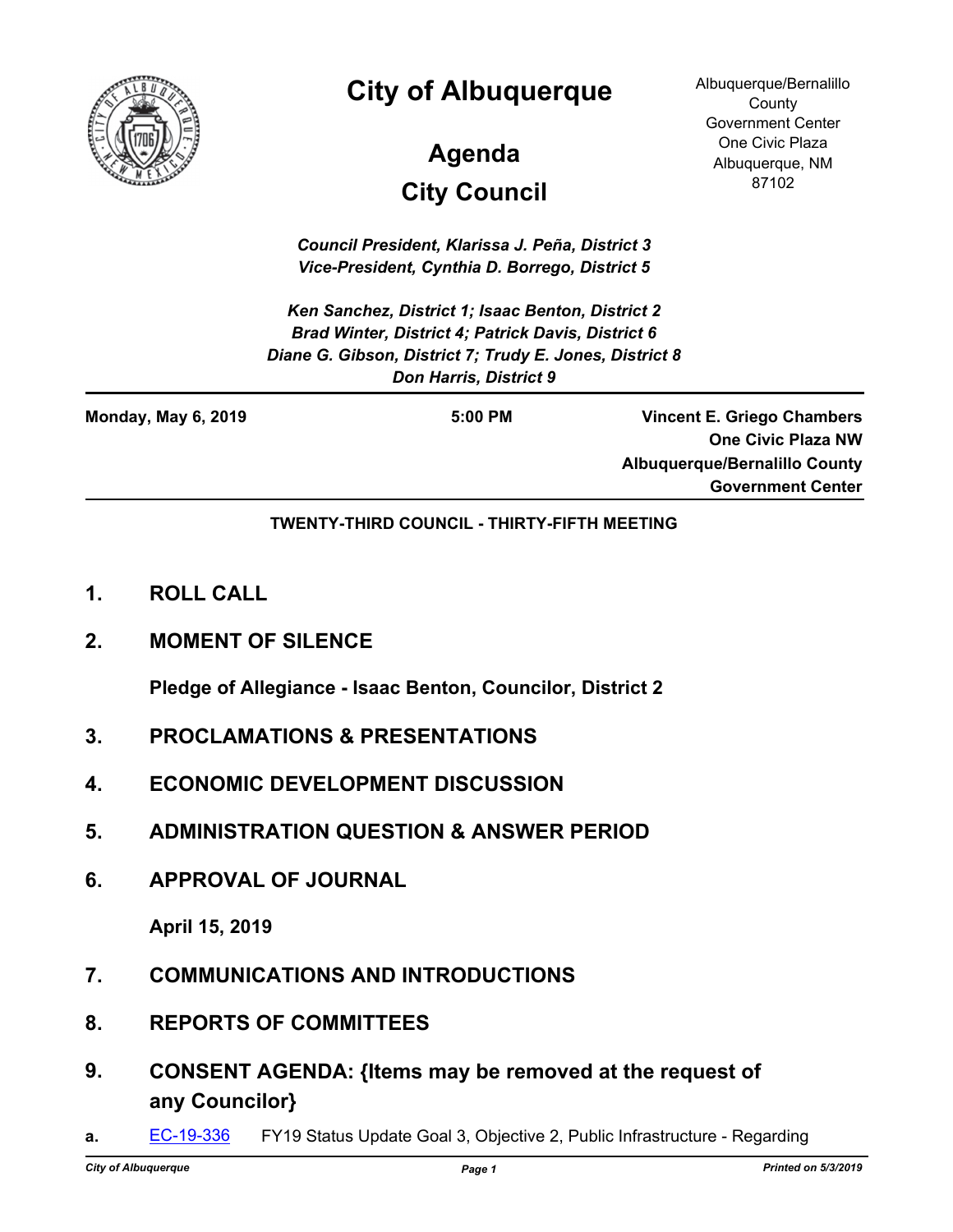CREBS Projects

### **b.** [EC-19-337](http://cabq.legistar.com/gateway.aspx?m=l&id=/matter.aspx?key=11455) FY19 Status Update Goal 3, Objective 1 - Regarding Bridge Maintenance **c.** [EC-19-344](http://cabq.legistar.com/gateway.aspx?m=l&id=/matter.aspx?key=11466) Mayor's Recommendation of Award to Arthur J. Gallagher & Co. for "Agent of Record" **d.** [EC-19-345](http://cabq.legistar.com/gateway.aspx?m=l&id=/matter.aspx?key=11467) Mayor's Appointment of Mr. Waylon Chavez to the Urban Enhancement Trust Fund **e.** [EC-19-347](http://cabq.legistar.com/gateway.aspx?m=l&id=/matter.aspx?key=11469) Reporting of expenditures by the Albuquerque Police Department related to the implementation of the Court Approved Settlement Agreement (CASA) - First Quarter Fiscal Year 2019 **f.** [EC-19-349](http://cabq.legistar.com/gateway.aspx?m=l&id=/matter.aspx?key=11471) Lease Agreement between the City of Albuquerque, a New Mexico municipal corporation, and Youth Development Incorporated, a New Mexico nonprofit corporation **g.** [EC-19-350](http://cabq.legistar.com/gateway.aspx?m=l&id=/matter.aspx?key=11472) First Amendment to Lease Agreement between the City of Albuquerque and National Railroad Passenger Corporation (AMTRAK) **h.** [EC-19-361](http://cabq.legistar.com/gateway.aspx?m=l&id=/matter.aspx?key=11490) Mayor's Appointment of Ms. Charlene Fox to the Affordable Housing **Committee** *[Withdrawn by Administration]* **i. [EC-19-363](http://cabq.legistar.com/gateway.aspx?m=l&id=/matter.aspx?key=11492)** Mayor's Appointment of Mr. Christopher Ramirez to the Transit Advisory Board **j. [EC-19-365](http://cabq.legistar.com/gateway.aspx?m=l&id=/matter.aspx?key=11494)** Approval of the First Supplemental Agreement to add monies for FY19 Outside Counsel Legal Services between Atler Law Firm, P.C. and the City of Albuquerque **k.** [EC-19-366](http://cabq.legistar.com/gateway.aspx?m=l&id=/matter.aspx?key=11495) 2018 Workforce Housing Trust Fund Report **l.** [EC-19-370](http://cabq.legistar.com/gateway.aspx?m=l&id=/matter.aspx?key=11509) Mayor's Recommendation of DWL Architects & Planners Inc. of NM for Architectural Consultants for West Side Vehicle Maintenance/Office Building at Cerro Colorado Rd. **m.** [EC-19-371](http://cabq.legistar.com/gateway.aspx?m=l&id=/matter.aspx?key=11510) Mayor's Recommendation of Award to Express Scripts for "Self-Funded Pharmacy Benefit Manager" **n.** [EC-19-373](http://cabq.legistar.com/gateway.aspx?m=l&id=/matter.aspx?key=11512) Mayor's Recommendation of Award to Mutual of Omaha Insurance Company for "Fully Insured Group Life and Disability Insurance" **o.** [EC-19-376](http://cabq.legistar.com/gateway.aspx?m=l&id=/matter.aspx?key=11523) Mayor's Appointment of Mr. Ryan Harrigan to the Labor-Management Board **p.** [R-19-132](http://cabq.legistar.com/gateway.aspx?m=l&id=/matter.aspx?key=11478) Approving And Authorizing The Filing Of A Grant Application For A Source Reduction Grant With The U.S. Environmental Protection Agency And Providing An Appropriation To The Environmental Health Department In

Fiscal Years 2019, 2020 And 2021 (Jones, by request)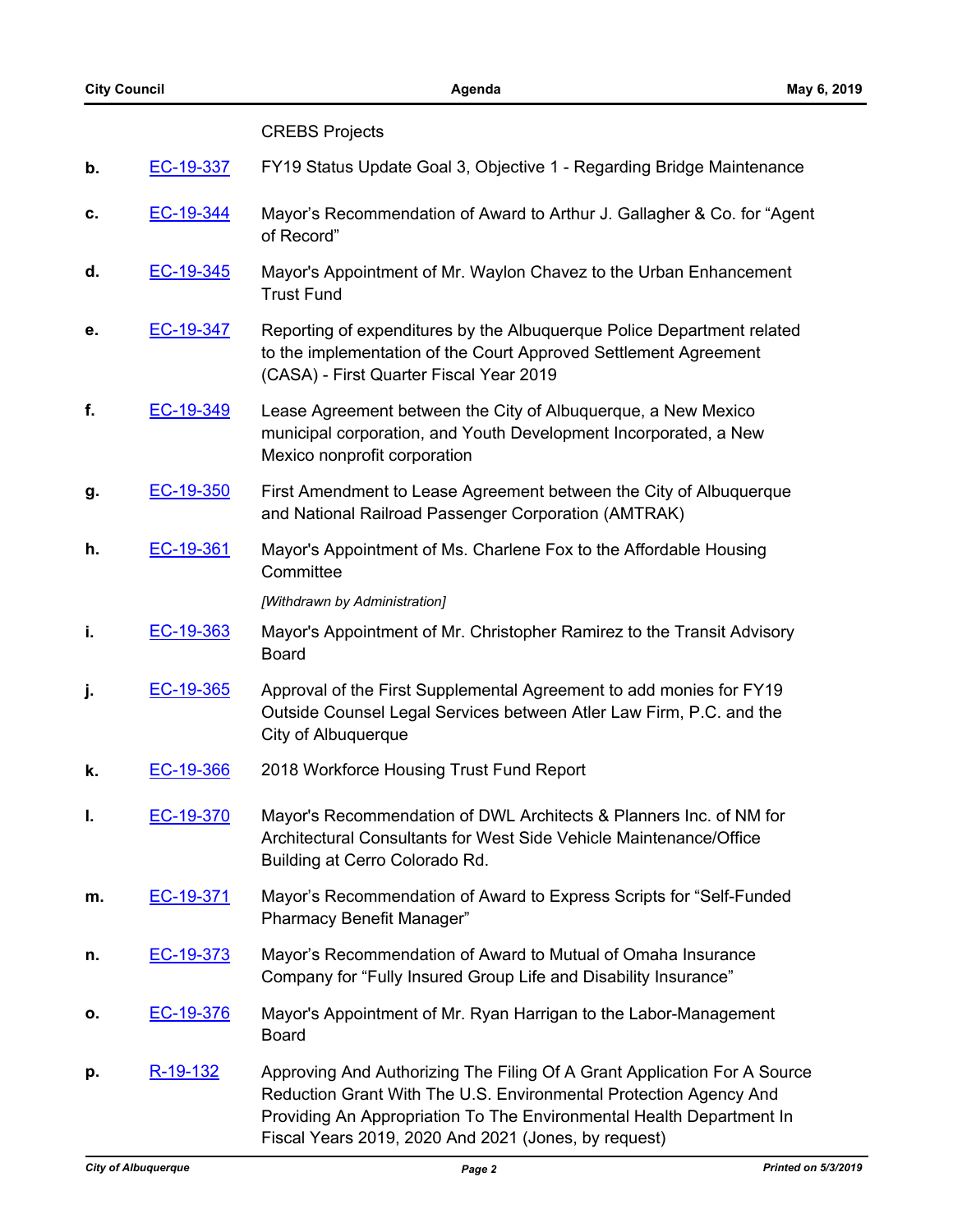| q. | R-19-135 | Adopting The FY 2020 - FY 2021 Two-Year Urban Enhancement Trust<br>Fund Program And Appropriating Funds For The Urban Enhancement<br>Program's Projects (Jones, by request)                                                                                                          |
|----|----------|--------------------------------------------------------------------------------------------------------------------------------------------------------------------------------------------------------------------------------------------------------------------------------------|
| r. | R-19-136 | Approving And Authorizing The Filing Of A Grant Application For A Fine<br>Particulate Matter Air Monitoring Grant With The U.S. Environmental<br>Protection Agency And Providing An Appropriation To The Environmental<br>Health Department In Fiscal Year 2019 (Benton, by request) |
| S. | R-19-137 | Approving And Accepting A Grant From PetSmart Charities For The<br>Animal Welfare Department To Occupy An Adoption Booth At The<br>PetSmart Everyday Adoption Center (EAC) Location And Provide An<br>Appropriation To Animal Welfare Department In Fiscal Year 2019 (Winter,        |

#### **10. GENERAL PUBLIC COMMENTS**

by request)

**Any person wishing to address the Council during "General Public Comments" must register with Council Staff. Council Staff will begin accepting sign-ups promptly at 4:30 pm and sign-ups will close promptly at 5:30 pm.**

**The first 30 persons to sign-up will be permitted to speak under General Public Comment. Speakers beyond the first 30 must notify Council Staff of their preference to either provide general public comments at the end of the meeting under Other Business or to speak under General Public Comment at the next regular Council meeting. Speakers who choose to provide general public comment at the subsequent meeting will be placed at the top of the list.**

**As an alternative to providing general public comment, individuals are encouraged to sign up to speak on specific bills on the agenda, with a maximum of two agenda items. Individuals speaking on specific agenda items must keep their comments germane to that bill.**

#### **11. ANNOUNCEMENTS**

#### **12. PUBLIC HEARINGS: {Appeals, SAD Protest Hearings}**

**a.** [AC-19-1](http://cabq.legistar.com/gateway.aspx?m=l&id=/matter.aspx?key=11441) Project #2018-001763, VA-2018-00186, 00187, 00188: William Sabatini, appeals the Zoning Hearing Examiner (ZHE) decision to approve a conditional use to allow auto sales for all or a portion of Lot 18, 19, 20, Block 7, Stronghurst Addition, zoned MX/L, located at 3015 and 3017 Edith Blvd NE

*[To Adopt Findings]*

#### **13. APPROVALS: {Contracts, Agreements, and Appointments}**

**a.** [EC-19-354](http://cabq.legistar.com/gateway.aspx?m=l&id=/matter.aspx?key=11476) Mayor's Recommendation of Award to Lamar Advertising for "Advertising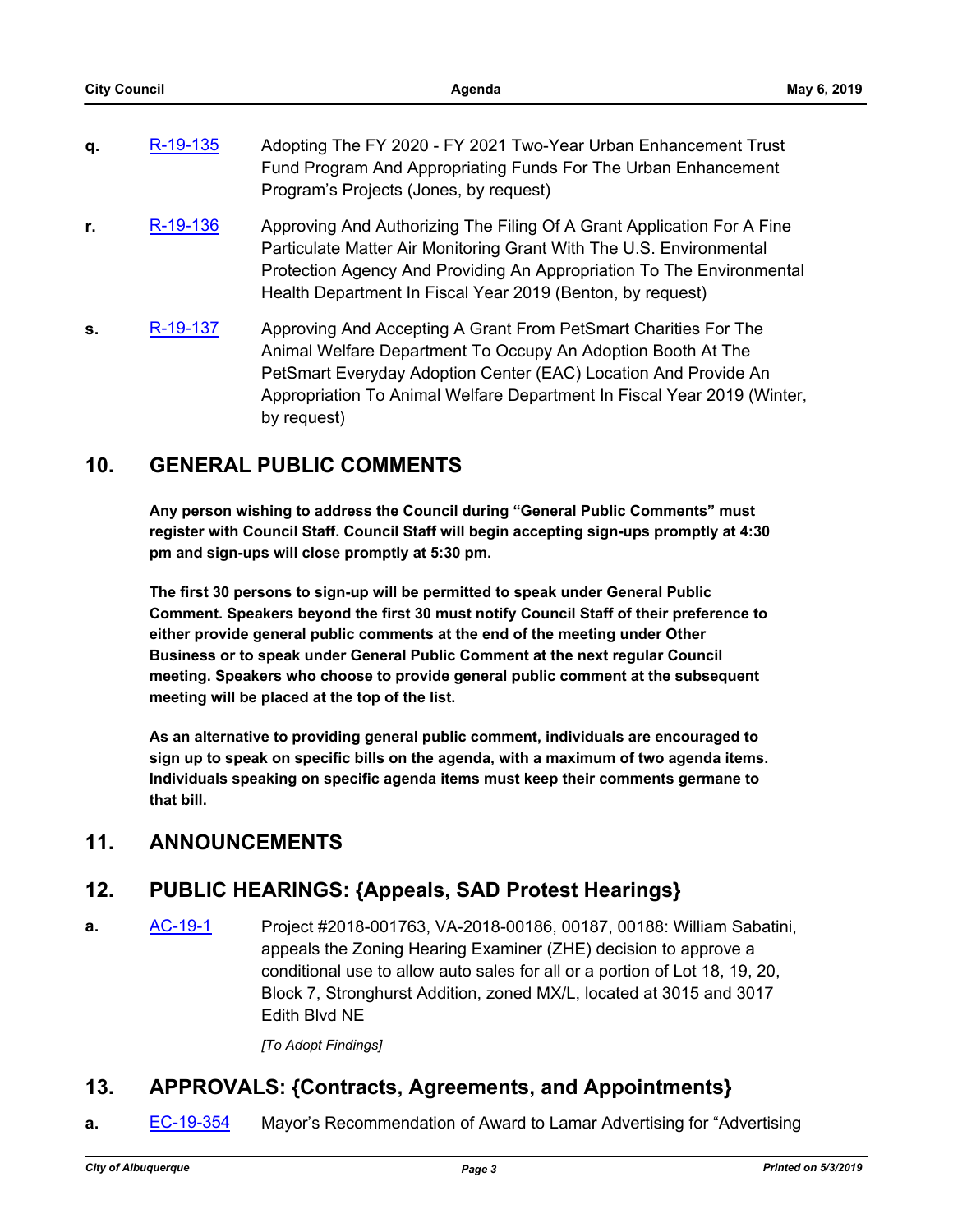for Transit Vehicles and Bus Shelters"

- **b.** [EC-19-372](http://cabq.legistar.com/gateway.aspx?m=l&id=/matter.aspx?key=11511) Mayor's Recommendation of Award to Presbyterian Health Plan, Inc. for "Fully Insured Group Medical/RX Insurance, Fully Insured Group Medical Only, and/or Self-Funded Medical Insurance"
- **c.** [EC-19-375](http://cabq.legistar.com/gateway.aspx?m=l&id=/matter.aspx?key=11514) Mayor's Recommendation of Award to Trillium Transportation Fuels for "Daytona CNG Station"

#### **14. FINAL ACTIONS**

- **a. [O-18-47](http://cabq.legistar.com/gateway.aspx?m=l&id=/matter.aspx?key=11371)** Granting A Cable Franchise Renewal To Comcast Of New Mexico, LLC, To Construct, Operate And Maintain A Cable System In The Public Right-Of-Way And To Provide Cable Service Within A Franchise Area Within The City Of Albuquerque ("City"); Establishing The Terms And Conditions Of The Franchise Renewal; Establishing Certain Remedies For The Violation Of The Franchise; Repealing Sections 13-5-3-1 Through 13-5-3-20 (Sanchez, by request)
- **b.** [RA-19-1](http://cabq.legistar.com/gateway.aspx?m=l&id=/matter.aspx?key=11423) F/S Amending The City Council Rules Of Procedure Article II, Section 4 Relating To The Internal Operations Committee (Gibson)
- **c.** [RA-19-2](http://cabq.legistar.com/gateway.aspx?m=l&id=/matter.aspx?key=11464) Amending The City Council Rules Of Procedure Article III, Section 23, Relating To The Allocation Of Councilor Expenses (Peña)
- \*d. [R-19-143](http://cabq.legistar.com/gateway.aspx?m=l&id=/matter.aspx?key=11524) Appropriating Funds To The Office Of The Mayor In Fiscal Year 2019 To Provide Humanitarian Support For International Migrants Transiting Through Albuquerque To Sponsors Across The Country (Davis)
- **\*e.** [RA-19-3](http://cabq.legistar.com/gateway.aspx?m=l&id=/matter.aspx?key=11562) Amending The City Council Rules Of Procedure, Article III, Section 7, Dealing With The "Amendments/Floor Substitutes" Provisions Of City Council Procedures (Borrego, Sanchez)

#### **15. OTHER BUSINESS: {Reports, Presentations, and Other Items}**